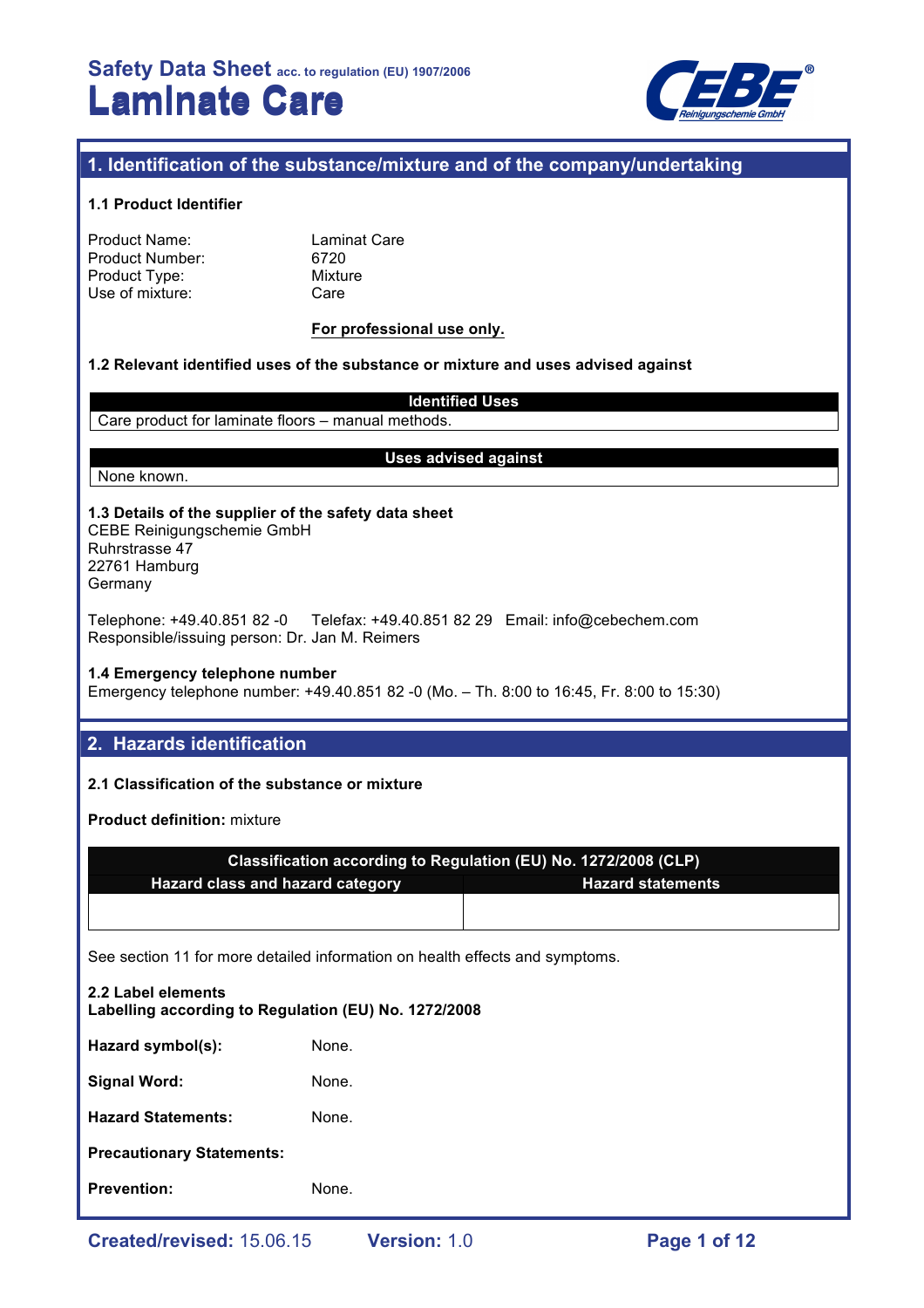

| <b>Reaction:</b> | None. |
|------------------|-------|
| Storage:         | None. |
| Disposal:        | None. |

**Additional labelling elements:** None.

**2.3 Other hazards**

**Other hazards that do not lead to a classification:** Not applicable.

# **3. Composition/information on ingredients**

#### **3.2 Mixtures**

| <b>Hazardous</b><br><b>Components</b>                                    | <b>Identifiers</b>                     | $Wt.-%$   | <b>Classifcation</b><br>(EU) 1272/2008 |
|--------------------------------------------------------------------------|----------------------------------------|-----------|----------------------------------------|
| Hydrocarbons, C11-<br>C14, n-alkanes,<br>isoalkanes, cyclic<br>compounds | REACH#: 01-2119457273<br>EG: 918-481-9 | $1 - 5%$  | Asp. Tox. 1, H304                      |
| Hydrocarbons, C10-<br>C13, isoalkanes,<br>cyclic                         | REACH#: 01-2119474196<br>EG: 918-317-6 | $1 - 5\%$ | Asp. Tox. 1, H304                      |
|                                                                          |                                        |           |                                        |

See section 16 for the full wording of the above mentioned H-statements.

At the time of creation of this data sheet no further ingredients were classified as hazardous to health or environment or were contained in concentrations that did not mandate their mention in this section.

### **4. First aid measures**

#### **4.1 Description of first aid measures**

**Eye contact**: Immediately flush eyes with plenty of water, occasionally lifting the upper and lower eyelids. Check for and remove any contact lenses. In case of irritation consult a physician.

**Inhalation**: Remove victim to fresh air and keep at rest in a position comfortable for breathing. Get medical attention if symptoms occur.

**Skin contact:** Flush contaminated skin with plenty of water. Remove contaminated clothing and shoes. Get medical attention if symptoms occur.

**Ingestion:** Rinse mouth with water. Do not induce vomiting unless directed to do so by medical personnel. Get medical attention if symptoms occur.

**Protection of first-aiders:** No action shall be taken involving any personal risk or without suitable training.

#### **4.2 Most important symptoms and effects, both acute and delayed**

**Potential acute health effects Eye contact:** No known significant effects or critical hazards.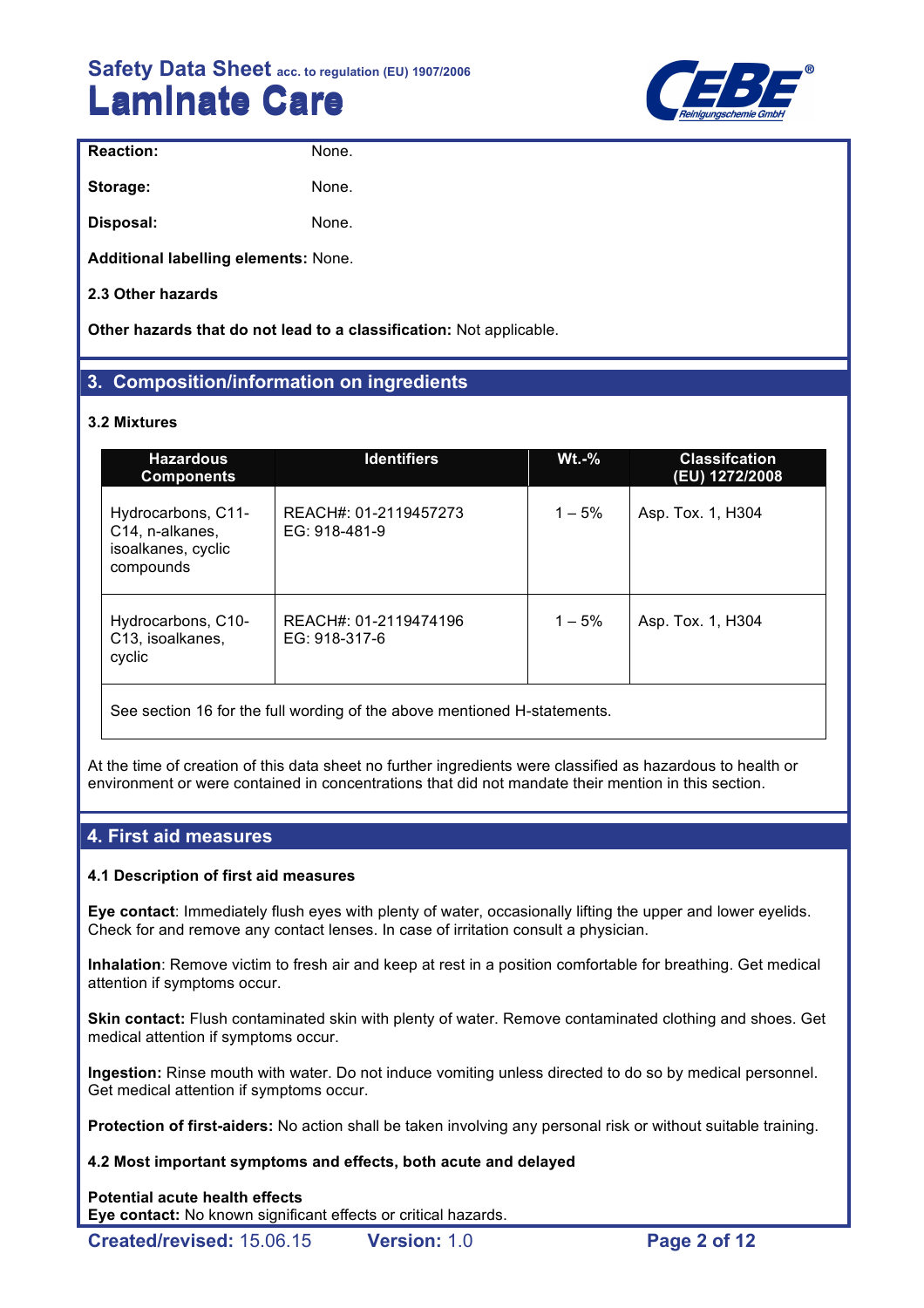

**Inhalation:** No known significant effects or critical hazards. **Skin contact:** No known significant effects or critical hazards. **Ingestion:** No known significant effects or critical hazards.

# **Signs / symptoms of overexposure**

**Eye contact**: No specific data. **Inhalation**: No specific data. **Skin contact**: No specific data. **Ingestion:** No specific data.

### **4.3 Indication of any immediate medical attention and special treatment needed**

**Indications for the physician:** Treat symptomatically. If larger amounts have been swallowed or inhaled consult specialist for poisoning.

**Special treatement:** No special treatment.

# **5. Fire fighting measures**

#### **5.1 Extinguishing media**

**Suitable extinguishing media:** Use an extinguishing agent suitable for the surrounding fire.

**Unsuitable extinguishing media:** None known.

#### **5.2 Special hazards arising from the substance or mixture**

**Hazards from the substance or mixture**: In a fire or if heated, a pressure increase will occur and the container may burst.

**Hazardous combustion products:** Decomposition products may include the following materials: carbon dioxide, carbon monoxide, oxides.

#### **5.3 Advice for firefighters**

**Special precautions for fire- fighters:** In case of fire the scene cordon immediately removing all persons from the danger area. No action shall be taken involving any personal risk or without suitable training. Move containers from fire area if safe to do so. Spray fire-exposed containers with water to cool.

**Special protective equipment for firefighters:** Fire fighters should wear proper protective equipment.

# **6. Accidental release measures**

#### **6.1 Personal precautions, protective equipment and emergency procedures**

**For persons that are not emergency technicians:** No action shall be taken involving any personal risk or without suitable training. Evacuate surrounding areas. Keep unnecessary and unprotected personnel from entering. Do not touch or walk through spilled material. Avoid breathing vapor or mist. Ensure adequate ventilation. In case of insufficient ventilation wear suitable respiratory equipment. Put on appropriate personal protective equipment.

**For first aid personel in case of emergency:** If protective equipment/clothing is needed in case of accidental release, Section 8 should be consulted for appropriate and inappropriate materials. See section 8 for further information on hygiene measures.

### **6.2 Environmental precautions**

Avoid the proliferation and dispersal of spilled material and contact with soil, waterways, drains and sewers.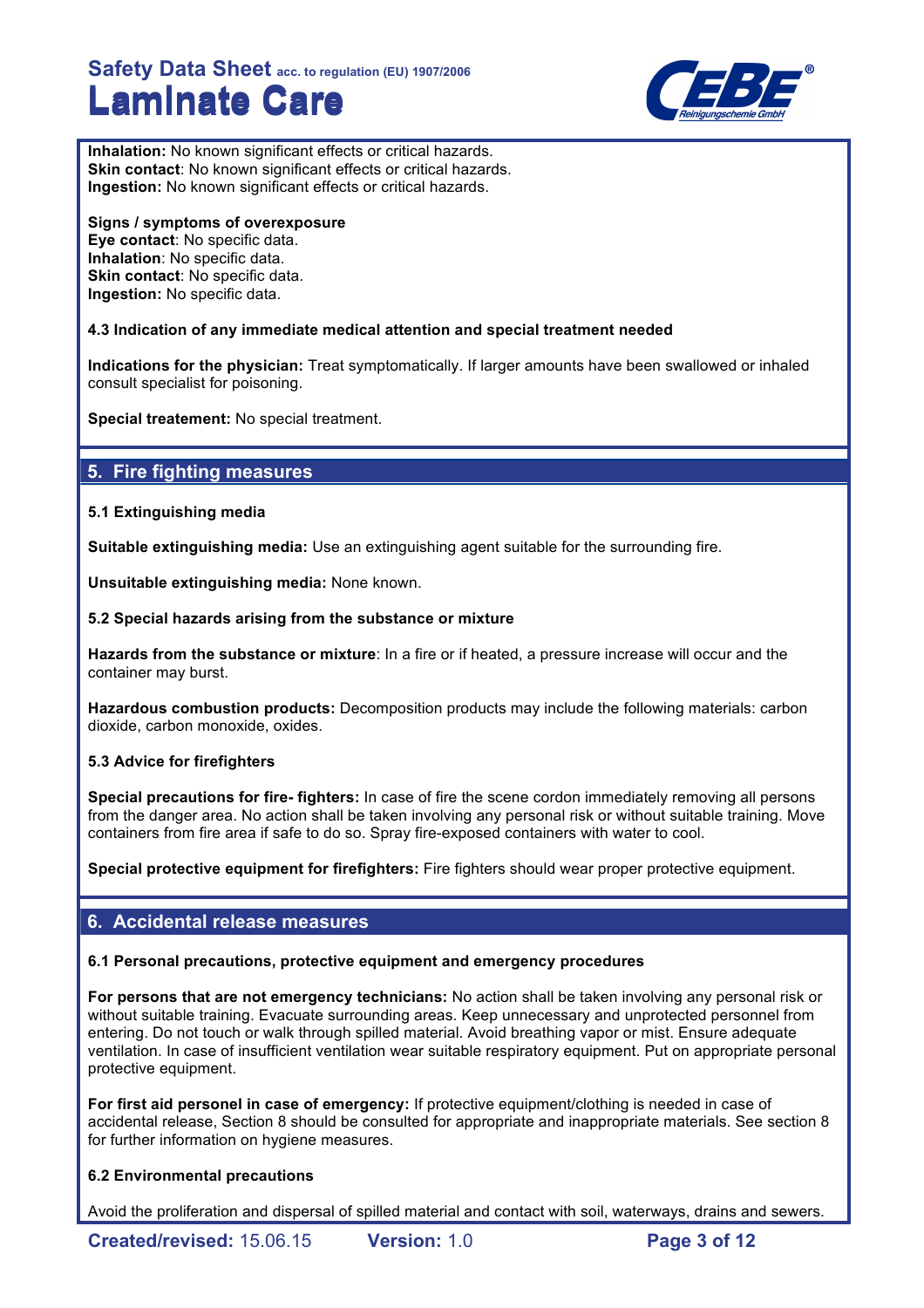

Inform the relevant authorities if the product has caused environmental pollution (sewers, waterways, soil or air).

#### **6.3 Methods and materials for containment and cleaning up**

**Small amounts:** Dilute with plenty of water. Absorb with an inert material and place in an appropriate waste disposal.

**Large amounts:** avoid entry into sewers, water courses, basements, or confined areas.Collect spilt material using non-flammable absorption agent (eg. sand, earth, vermiculite or diatomaceous earth) and hand it in for disposal according to local regulations in an appropriate container (see section 13).

#### **6.4 Reference to other sections**

See Section 1 for emergency contact information. See Section 8 for information on appropriate personal protective equipment. See Section 13 for additional waste treatment information.

### **7. Handling and storage**

The information in this section contains generic advice and guidance. The list of Identified Uses in Section 1 should be consulted for any exposure scenario or when exposure scenarios on the available applicationspecific information.

#### **7.1 Precautions for safe handling**

**Protective measures:** Put on appropriate personal protective equipment (see Section 8).

**Advice on general occupational hygiene:** Eating, drinking and smoking should be prohibited in areas where this material is handled, stored and processed. After use or contact with the substance immediately wash hands and face especially before eating, drinking and smoking. Remove contaminated clothing and protective equipment before entering eating areas. See Section 8 for additional information on hygiene measures.

#### **7.2 Conditions for safe storage, including any incompatibilities**

Store between the following temperatures: 0 to 40°C (32 to 104°F). Store in accordance with local regulations. Keep only in original container. Protect from direct sunlight. Store in a dry, cool and wellventilated area, away from incompatible materials (see section 10) and do not store with food and drink. Hold container tightly closed and sealed until ready to use. Containers that have been opened must be carefully resealed and kept upright to prevent leakage. Do not store in unlabelled containers. Use appropriate container to avoid environmental contamination.

#### **7.3 Specific end use(s)**

**Recommendations:** No information available.

### **8. Exposure controls/personal protection**

The information in this section contains generic advice and guidance. The list of Identified Uses in Section 1 should be consulted for any exposure scenario or when exposure scenarios on the available applicationspecific information.

#### **8.1 Control parameters**

#### **Occupational exposure limit values**

#### **Name of substance Exposure limit value**

**Created/revised:** 15.06.15 **Version:** 1.0 **Page 4 of 12**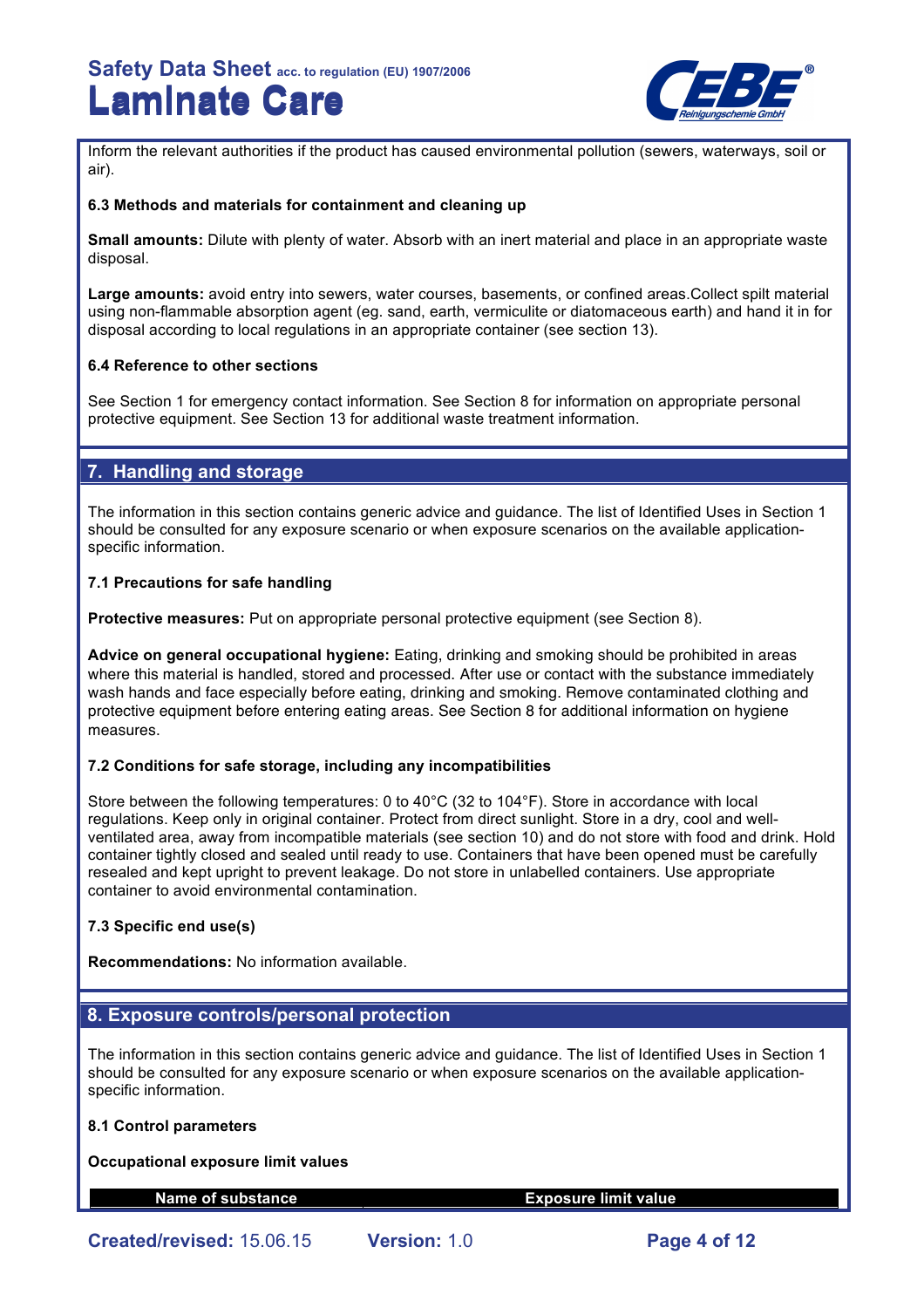

Aliphatic hydrocarbons,  $C9 - C15$  WEL

600 mg/m<sup>3</sup> (2(II))

#### **Recommended monitoring procedures**

If this product contains ingredients with exposure limits, monitoring procedures are personal, (related to workplace) or biological monitoring may be required to determine the effectiveness of the ventilation or other control measures and / or the necessity to use respiratory protective equipment. Reference should be made to European Standard EN 689 for methods for the assessment of exposure by inhalation to chemical agents and national guidance documents for methods for the determination of hazardous substances.

#### **Derived effect concentrations**

No Derived No Effect Levels (DNEL) – values available.

#### **Predicted effect concentrations**

No Predicted No Effect Concentrations (PNEC) available.

#### **8.2 Limitation and monitoring of exposure**

**Appropriate etechnical controls:** Use only with adequate ventilation. Process enclosures, local exhaust ventilation or other engineering controls be used to keep worker exposure to airborne contaminants below any recommended or statutory limits. The engineering controls also need to keep gas, vapor or dust concentrations below any lower explosive limits. Use explosion-proof ventilation equipment.

#### **Personal protective measures**

**Hygiene measures:** After handling chemical products and at the end of the working day as well as before eating, smoking and using the toilet thoroughly wash hands, forearms and face. Select appropriate techniques to remove potentially contaminated clothing. Wash contaminated clothing before reusing. Ensure that eyewash stations and safety showers are close to the work area.

**Eye protection / face protection (EN 166):** No special recommendations.

**Hand protection (EN 374):** No special recommendations.

**Skin protection (EN 14605):** Before handling this product the personal protective equipment should be selected on the basis of the task and the associated risks to be carried out and approved by a specialist.

**Other skin protection:** Appropriate footwear and any additional skin protection measures based on the task being performed and the risks involved and should be approved by a specialist.

**Respiratory protection (EN 143, 14387):** Under normal and intended conditions of product use no respirator is required. If workers are exposed to concentrations above the exposure limit, they must use appropriate, certified respirators.

#### **Thermal hazards:** Not applicable.

**Delimitation and monitoring of the environmental exposition:** Emissions from ventilation or work process equipment should be checked to ensure they comply with the requirements of environmental protection legislation. In some cases, fume scrubbers, filters or engineering modifications to the process equipment will be necessary to reduce emissions to acceptable levels.

### **9. Physical and chemical properties**

**9.1 Information on basic physical and chemical properties**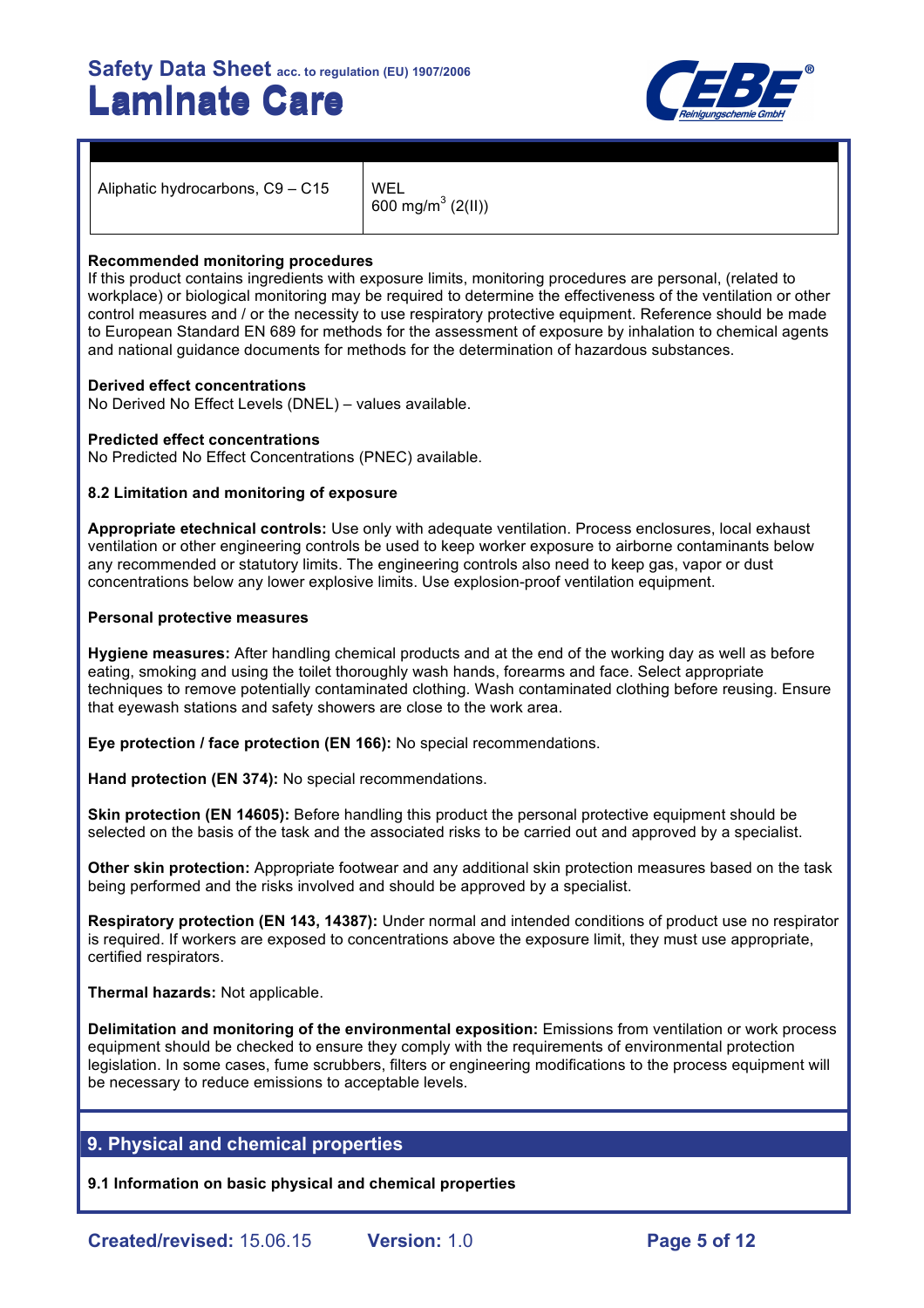

| a)           | Appearance:                                                         | Form: liquid | Color: white                                                                                  |
|--------------|---------------------------------------------------------------------|--------------|-----------------------------------------------------------------------------------------------|
| b)           | Odor: pleasant                                                      |              |                                                                                               |
| $\mathbf{c}$ |                                                                     |              | Odor threshold: Not applicable and/or not determined for this mixture                         |
| d)           | pH: $10.0 \pm 0.5$ at 20°C                                          |              |                                                                                               |
| e)           |                                                                     |              | Freezing/melting point: Not applicable and/or not determined for this mixture                 |
| f)           |                                                                     |              | Boiling point/boiling range: Not applicable and/or not determined for this mixture            |
| g)           |                                                                     |              | Flash point: Not applicable and/or not determined for this mixture                            |
| h)           |                                                                     |              | Evaporation rate: Not applicable and/or not determined for this mixture                       |
| i)           |                                                                     |              | Flammability (solid, gas): Not applicable and/or not determined for this mixture              |
| j)           |                                                                     |              | Upper/lower explosion limit: Not applicable and/or not determined for this mixture            |
| k)           |                                                                     |              | Vapor pressure: Not applicable and/or not determined for this mixture                         |
| I)           |                                                                     |              | Relative vapor density: Not applicable and/or not determined for this mixture                 |
| m)           | <b>Density:</b> $0.990 - 1.010$ g/cm <sup>3</sup>                   |              |                                                                                               |
| n)           | <b>Solubility</b> easily soluble in the following substances: water |              |                                                                                               |
| $\mathsf{o}$ |                                                                     |              | partition coefficient: n-octanol/water: Not applicable and/or not determined for this mixture |
| p)           |                                                                     |              | Ignition temperature: Not applicable and/or not determined for this mixture                   |
| q)           |                                                                     |              | Thermal decomposition: Not applicable and/or not determined for this mixture                  |
| r)           |                                                                     |              | Viscositiy, dynamic: Not applicable and/or not determined for this mixture                    |
| s)           |                                                                     |              | <b>Explosive properties:</b> Not applicable and/or not determined for this mixture            |
| t)           |                                                                     |              | <b>Oxidizing properties:</b> Not applicable and/or not determined for this mixture            |

**9.2 Other information**

No further information available.

# **10. Stability and reactivity**

# **10.1 Reactivity**

For this product or its ingredients no specific test data related to reactivity are available.

# **10.2 Chemical stability**

The product is stable.

## **10.3 Possibility of hazardous reactions** Dangerous reactions will not occur under normal storage conditions and under normal use.

# **10.4 Conditions to avoid**

No specific data.

#### **10.5 Incompatible materials** No specific data.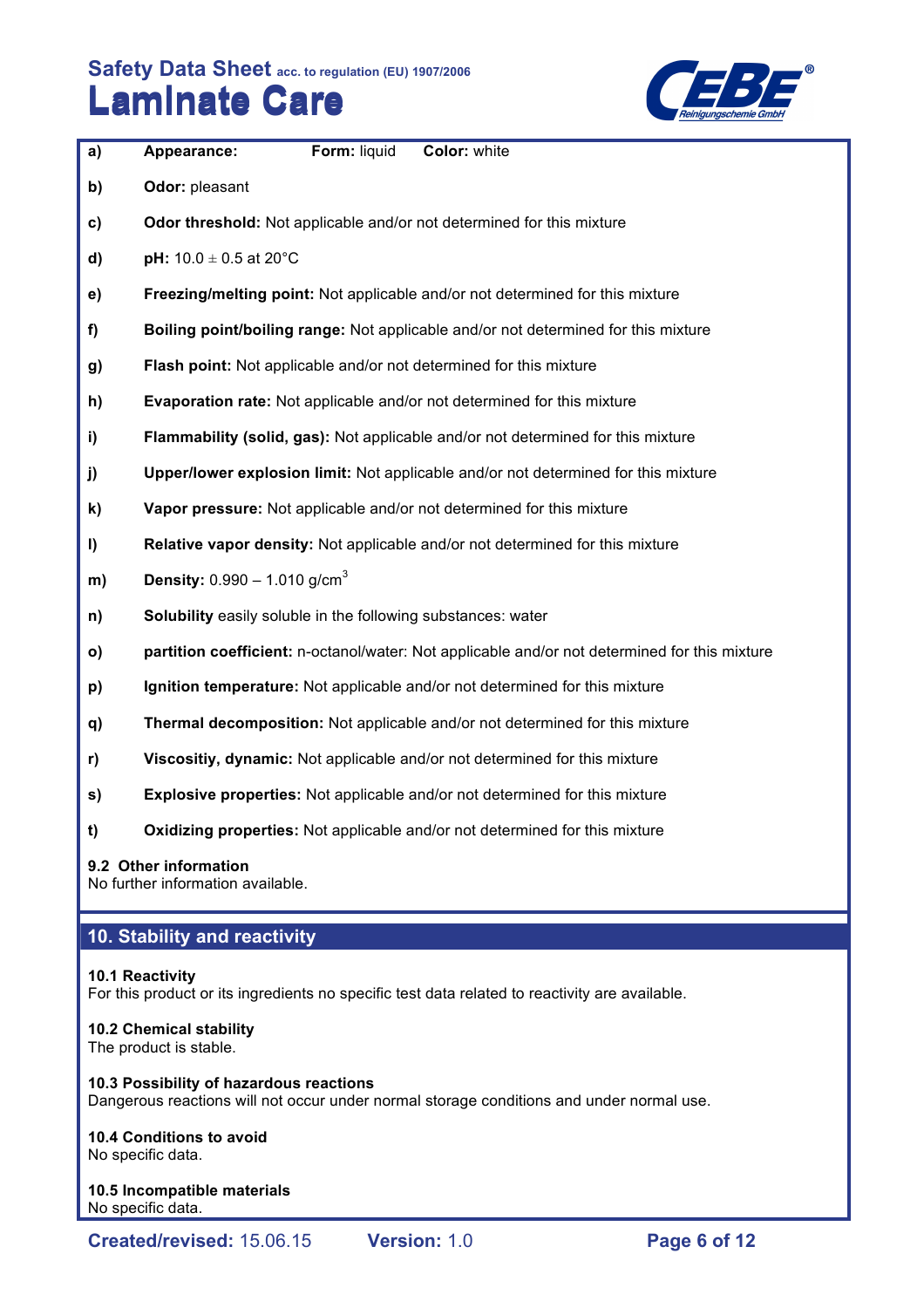

#### **10.6 Hazardous decomposition products**

Under normal conditions of storage and use, hazardous decomposition products should not be produced.

## **11. Toxicological information**

#### **11.1 Information on toxicological effects**

#### **a) acute toxicity:**

| Name of<br><b>Substance</b>                                                           | <b>Result</b>                                              | <b>Species</b>       | <b>Dose</b>                                | <b>Exposition</b> |
|---------------------------------------------------------------------------------------|------------------------------------------------------------|----------------------|--------------------------------------------|-------------------|
| Hydrocarbons, C11-<br>C <sub>14</sub> , n-alkanes,<br>isoalkanes, cyclic<br>compounds | $LD_{50}$ Oral<br>$LC_{50}$ Inhalative<br>$LD_{50}$ Dermal | Rat<br>Rat<br>Rabbit | >5,000 mg/kg<br>$>5$ mg/kg<br>>5,000 mg/kg |                   |
| Hydrocarbons, C10-<br>C13, isoalkanes, cyclic                                         | $LD_{50}$ Oral<br>$LD_{50}$ Inhalative<br>$LD_{50}$ Dermal | Rat<br>Rat<br>Rabbit | >5,000 mg/kg<br>$>5$ mg/kg<br>>5,000 mg/kg |                   |

**Conclusion/Summary:** Not determined for this mixture.

#### **b) Irritation to skin; c) Irritation to eyes; d) Sensitisation**

| Name of<br><b>Substance</b>                                              | <b>Result</b>                                                                                                                                                                                       | <b>Species</b> | <b>Points</b> | <b>Exposition</b> | <b>Observation</b> |
|--------------------------------------------------------------------------|-----------------------------------------------------------------------------------------------------------------------------------------------------------------------------------------------------|----------------|---------------|-------------------|--------------------|
| Hydrocarbons, C11-<br>C14, n-alkanes,<br>isoalkanes, cyclic<br>compounds | Skin: Prolonged<br>skin contact may<br>defat the skin and<br>dermatitis<br>Eyes: Causes eye<br>complaints but no<br>damage to the eye<br>tissue<br>Sensitization: No<br>sensitizing effect<br>known |                |               |                   |                    |
| Hydrocarbons, C10-<br>C13, isoalkanes, cyclic                            | Skin: Prolonged<br>skin contact may<br>defat the skin and<br>dermatitis<br>Eyes: Causes eye<br>complaints but no<br>damage to the eye<br>tissue<br>Sensitization: No<br>sensitizing effect<br>known |                |               |                   |                    |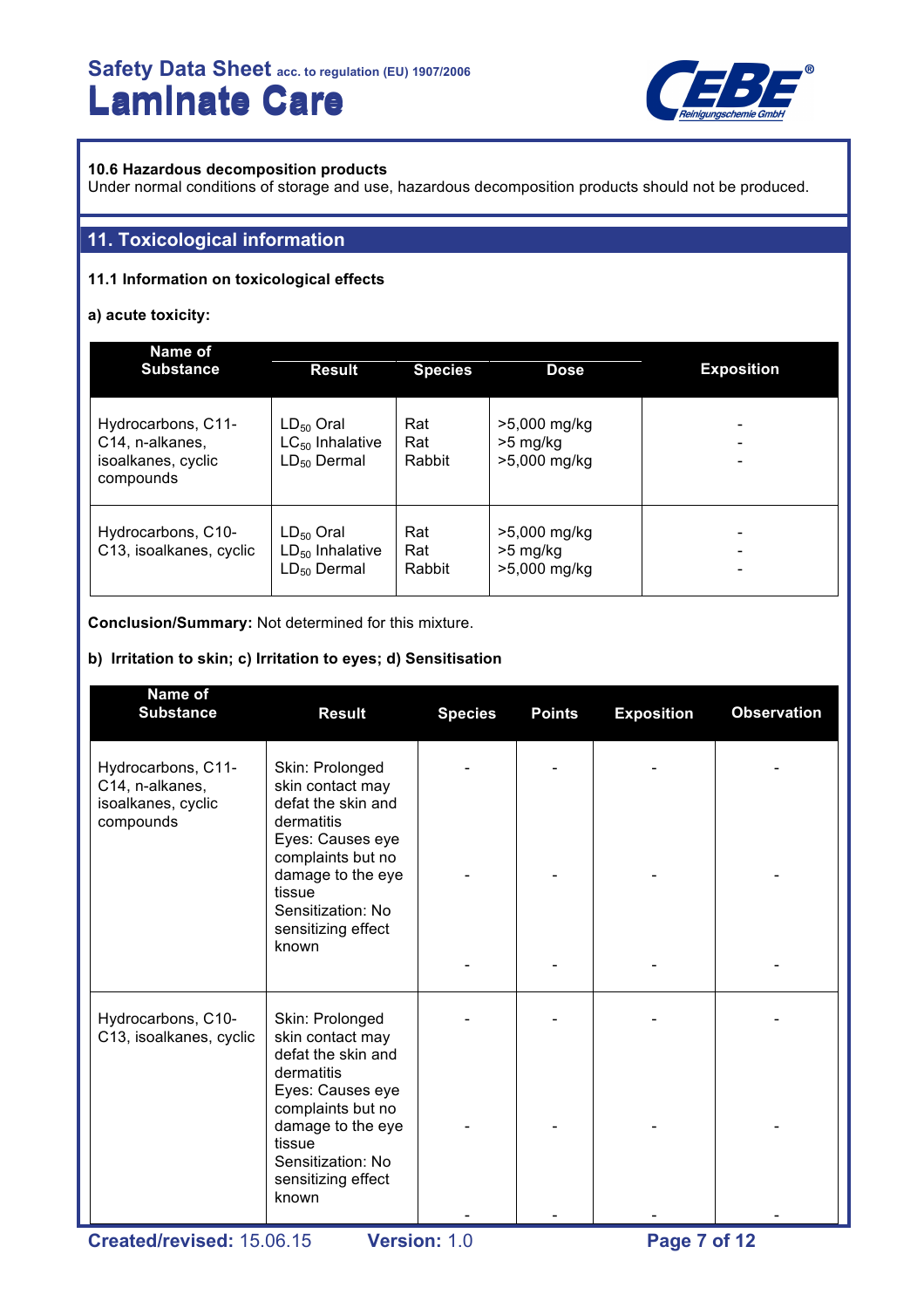$\overline{\mathsf{T}}$ 



| Conclusion / Summary: No known significant effects or critical hazards.                                                                                                                                                                                                                                                                                                                                                             |  |              |  |              |  |  |
|-------------------------------------------------------------------------------------------------------------------------------------------------------------------------------------------------------------------------------------------------------------------------------------------------------------------------------------------------------------------------------------------------------------------------------------|--|--------------|--|--------------|--|--|
| e) Germ cell mutagenicity:<br>Conclusion / Summary: No known significant effects or critical hazards.                                                                                                                                                                                                                                                                                                                               |  |              |  |              |  |  |
| f) carcinogenicity:<br>Conclusion / Summary: No known significant effects or critical hazards.                                                                                                                                                                                                                                                                                                                                      |  |              |  |              |  |  |
| g) reproductive toxicity:<br>Conclusion / Summary: No known significant effects or critical hazards.                                                                                                                                                                                                                                                                                                                                |  |              |  |              |  |  |
| h) specific target organ toxicity single exposure<br>Conclusion / Summary: No known significant effects or critical hazards.                                                                                                                                                                                                                                                                                                        |  |              |  |              |  |  |
| i) specific target organ toxicity after repeated exposure<br>Conclusion / Summary: No known significant effects or critical hazards.                                                                                                                                                                                                                                                                                                |  |              |  |              |  |  |
| j) Aspiration hazard<br>Conclusion / Summary: No known significant effects or critical hazards.                                                                                                                                                                                                                                                                                                                                     |  |              |  |              |  |  |
| <b>Teratogenicity</b><br>Conclusion / Summary: No known significant effects or critical hazards.<br>Information on the likely routes of exposure: No known significant effects or critical hazards.                                                                                                                                                                                                                                 |  |              |  |              |  |  |
| <b>Potential acute health effects</b><br>Inhalation: No known significant effects or critical hazards.<br>Ingestion: No known significant effects or critical hazards.<br>Skin contact: No known significant effects or critical hazards.<br>Eye contact: No known significant effects or critical hazards.                                                                                                                         |  |              |  |              |  |  |
| Symptoms related to the physical, chemical and toxicological characteristics<br>Inhalation: No specific data.<br>Ingestion: No specific data.<br>Skin contact: No specific data.<br>Eye contact: No specific data.                                                                                                                                                                                                                  |  |              |  |              |  |  |
| Delayed and immediate effects and also chronic effects from short and long term exposure                                                                                                                                                                                                                                                                                                                                            |  |              |  |              |  |  |
| <b>Short term exposure</b>                                                                                                                                                                                                                                                                                                                                                                                                          |  |              |  |              |  |  |
| <b>Potential immediate effects: Not determined for the mixture.</b><br>Potential delayed effects: Not determined for the mixture.                                                                                                                                                                                                                                                                                                   |  |              |  |              |  |  |
| Long-term exposure                                                                                                                                                                                                                                                                                                                                                                                                                  |  |              |  |              |  |  |
| <b>Potential immediate effects:</b> Not determined for the mixture.<br>Potential delayed effects: Not determined for the mixture.                                                                                                                                                                                                                                                                                                   |  |              |  |              |  |  |
| <b>Potential chronic health effects</b>                                                                                                                                                                                                                                                                                                                                                                                             |  |              |  |              |  |  |
| <b>Conclusion / Summary: Not determined for the mixture.</b>                                                                                                                                                                                                                                                                                                                                                                        |  |              |  |              |  |  |
| <b>General:</b> No known significant effects or critical hazards.<br>Carcinogenicity: No known significant effects or critical hazards.<br>Mutagenicity: No known significant effects or critical hazards.<br>Teratogenicity: No known significant effects or critical hazards.<br>Developmental effects: No known significant effects or critical hazards.<br>Fertility effects: No known significant effects or critical hazards. |  |              |  |              |  |  |
| Created/revised: 15.06.15                                                                                                                                                                                                                                                                                                                                                                                                           |  | Version: 1.0 |  | Page 8 of 12 |  |  |

Τ

ヿ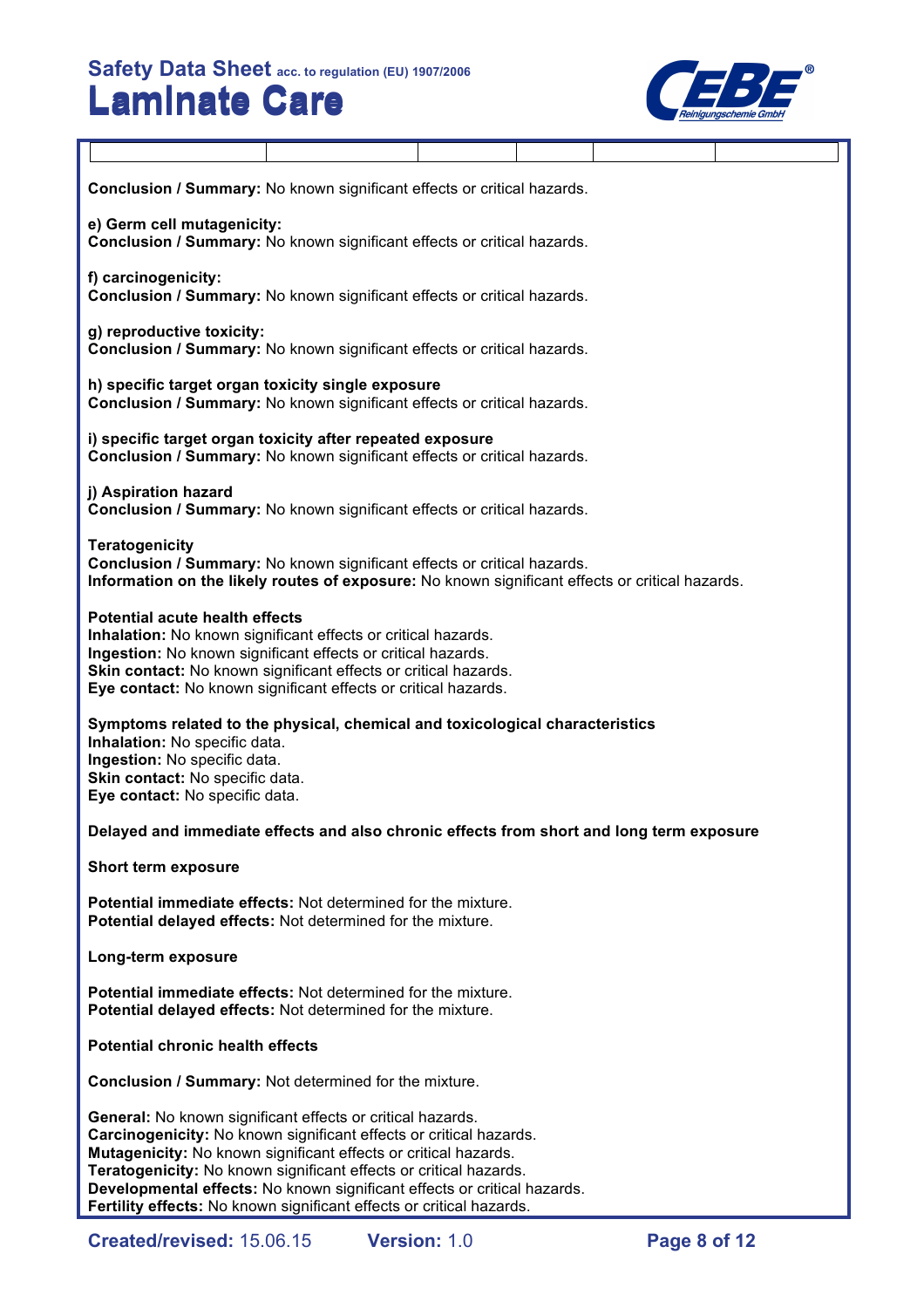

**Other information:** Not determined for the preparation.

### **12. Ecological information**

#### **12.1 Toxicity**

| Name of<br>substance                                                  | <b>Result</b>                                                                                             | <b>Species</b>                              | <b>Exposition</b>                                      |
|-----------------------------------------------------------------------|-----------------------------------------------------------------------------------------------------------|---------------------------------------------|--------------------------------------------------------|
| Hydrocarbons, C11-C14, n-<br>alkanes, isoalkanes, cyclic<br>compounds | $LL_0 > 1,000$ mg/l<br>$EL_0 > 1,000$ mg/l<br>$EL_0 > 1,000$ mg/l<br>NOELR 0.10 mg/l<br>NOELR 0.18 mg/l   | Fish<br>Daphnia<br>Algae<br>Fish<br>Daphnia | 96 hours<br>48 hours<br>72 hours<br>28 days<br>21 days |
| Hydrocarbons, C10-C13,<br>isoalkanes, cyclic                          | $LL_0 > 1,000$ mg/l<br>$EL_0 > 1,000$ mg/l<br>$EL_0 > 1,000$ mg/l<br>NOELR 0.088 mg/l<br>NOELR 0.026 mg/l | Fish<br>Daphnia<br>Algae<br>Fish<br>Daphnia | 96 hours<br>48 hours<br>72 hours<br>28 days<br>21 days |

**Conclusion/Summary:** Not determined for this mixture.

#### **12.2 Persistence and degradability**

**Conclusion/Summary:** The surface active ingredients contained in this product are biologically degradable according to regulation 648/2004 EC.

#### **12.3 Bioaccumulative potential**

**Conclusion/Summary:** Not determined for this mixture.

#### **12.4 Mobility in soil**

**Partition coefficient ground/water (K<sub>OC</sub>):** Not determined for this mixture. **Mobility:** Not determined for this mixture.

#### **12.5 Results of PBT and vPvB assessment**

**PBT:** not applicable **vPvB:** not applicable

#### **12.6 Other adverse effects**

No special effects or hazards known.

### **13. Disposal considerations**

The information in this section contains generic advice and guidance. The list of Identified Uses in Section 1 should be consulted for any exposure scenario or when exposure scenarios on the available applicationspecific information.

Waste disposal according to EC Directives on waste and hazardous waste. Waste codes should be assigned by the user, preferably in collaboration with the waste disposal authorities.

#### **13.1 Waste treatment methods**

**Product**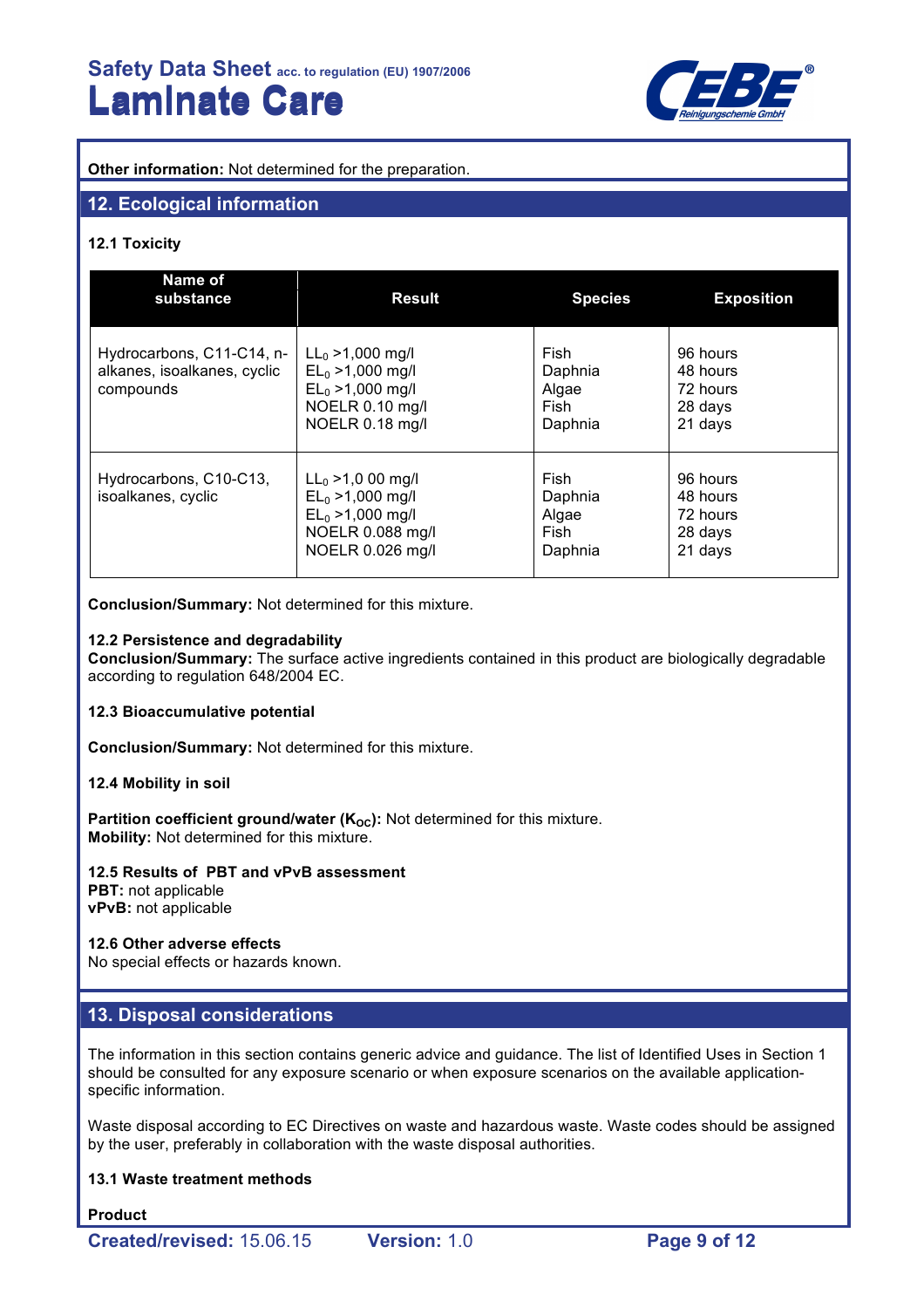

**Methods of disposal:** The generation of waste should be avoided or minimized wherever possible. Empty containers or liners may retain some product residues. Material and its container must be disposed of in a safe way. Significant quantities of waste product residue should not be disposed of via the foul sewer but processed in a suitable effluent treatment plant. Dispose of surplus and non-recyclable products via a licensed waste disposal contractor. Disposal of this product, solutions and any by-products should at all times comply with the environmental protection requirements and waste disposal legislation and the requirements of local authorities. Avoid the proliferation and dispersal of spilled material and contact with soil, waterways, drains and sewers.

**Hazardous waste:** According to the information available to the supplier at the time of creation/editing of this safety data sheet this product is not regulated as hazardious waste in the sense of EU regulation 2008/98/EC.

#### **Packaging**

**Methods of disposal:** The generation of waste should be avoided or minimized wherever possible. Waste packaging should be recycled.

**Special precautions:** This material and its container must be disposed of in a safe way. Empty containers or liners may retain some product residues. Avoid the proliferation and dispersal of spilled material and contact with soil, waterways, drains and sewers.

# **14. Transport information**

|                                          | <b>ADR/RID</b> | <b>ADR/ADNR</b> | <b>IMDG</b>    | <b>IATA</b>    |
|------------------------------------------|----------------|-----------------|----------------|----------------|
| 14.1 UN Number                           | Not regulated. | Not regulated.  | Not regulated. | Not regulated. |
| 14.2 UN proper<br>shipping name          | ٠              | -               |                | ٠              |
| 14.3 Transport<br>hazard class(es)       | -              |                 |                | ۰              |
| 14.4 Packing<br>group                    |                |                 |                |                |
| 14.5<br>Environmental<br>hazards         | No.            | No.             | No.            | No.            |
| 14.6 Special<br>precautions for<br>iuser | None.          | None.           | None.          | None.          |

**14.7 Transport in bulk according to Annex II of MARPOL 73/78 and the IBC Code** Not applicable.

**Multiplier according to ADR / RID 1.1.6.3:** Not applicable.

**Tunnel restriction code:** Not applicable.

### **15. Regulatory information**

**15.1 Safety, health, and environmental regulations/legislation specific for the substance/mixture**

**EC-Regulation Nr. 1907/2006 (REACh)**

**Appendix XIV - Index of substances that require permission Substances causing special concern:** None of the ingredients is listed.

**Appendix XVII – Restriction of the production, the distribution, and the use of specific hazardous**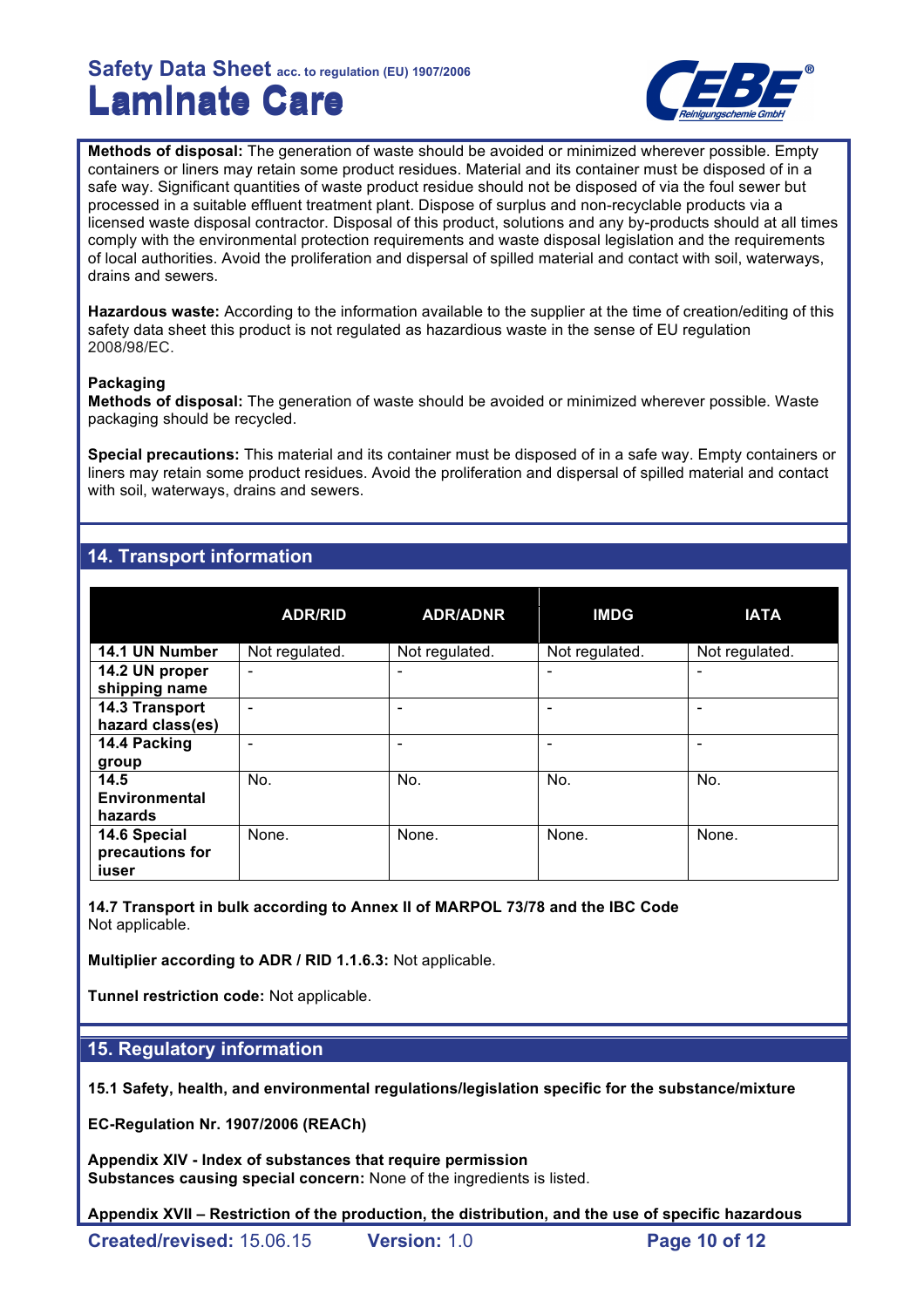

**substances, mixtures, ans products:** Not applicable.

#### **Other EU-Regulations**

**Contents according to 648/2004 EC:** <5% nonionic surfactants, <5% aliphatic hydrocarbons.

#### **15.2 Chemical safety assessment**

This product contains substances that still require substance assessments.

## **16. Other information**

 $\triangleright$  Marks the information that was changed since the last version.

#### **Abbreviations and acronyms:**

ADN/ADNR = European agreement for the international transport of hazardous materials on inland waterways ADR = European agreement for the international transport of hazardous materials on roads ATE = Estimation acute toxicity BCF = Bio concentration factor CLP = Regulation concerning the classification, labeling, and packaging Verordnung über die Einstufung, Kennzeichnung und Verpackung [Regulation (EC) No. 1272/2008] CAS = Chemical Abstracts Services Number DNEL = Derived Non-Effect Level DPD = Mixture regulation [1999/45/EG] EC = Europaean Commission EG = EG-Nummer EUH-Satz = CLP-specific hazard phrase IATA = International Aviation Transport Association IBC = Intermediate Bulk Container IMDG = International Maritime Dangerous Goods Code LogPow = Logarithm base-10 of the n-octanol:water pertition coefficient MARPOL 73/78 = International agreement from 1973 for the prevention of marine pollution caused by ships in the version of the protocol from 1978. ("Marpol" = marine pollution) MAK = maximum workplace concentration PBT = Persistent, bioacuumulating, and toxic PNEC = Predicted No-Effect Concentration REACH = Regultion concerning the Registration, Evauation, Approval and Restriction of Chemical Substances [Regulation (EC) No. 1907/2006] RID = Regulation for the transport of hazardous goods by railway REACH # = REACH Registration number vPvB = very persistent and very bioaccumulating **Full text of abbreviated H statements:** H304 May be fatal if swallowed and enters airways. **Full text of classifications [CLP / GHS]**

Asp Tox 1 = ASPIRATION - Category 1

### **Manufacturer of protective gloves:**

KCL GmbH Industriepark Rhön Am Kreuzacker 9 36124 Eichenzell **Germany** Tel. +49(0)659.87-0 www.kcl.de

**Created/revised:** 15.06.15 **Version:** 1.0 **Page 11 of 12**